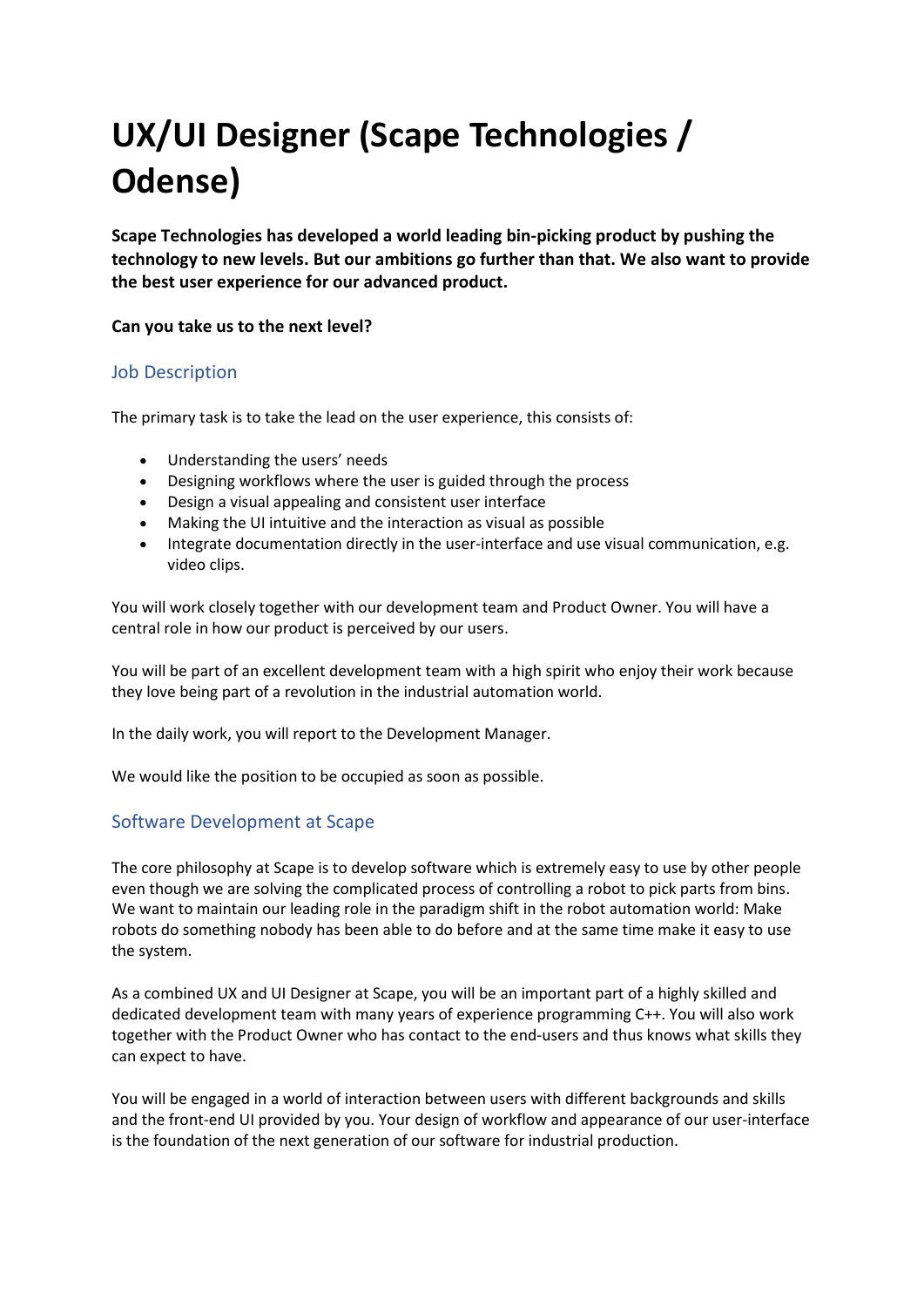Scape has previously used Adobe InDesign for designing the GUI, but this can be changed if desired. The software development platform is MS Visual Studio using Windows, and Qt is used for the graphical user interface.

# **Qualifications**

- You have a flair for visual design
- You can independently craft final visuals ready for implementation
- You can improve and extend existing applications but also design new applications from the ground up.
- You can conceptualize and create experiences
- You are passionate about usability
- You are fluent in writing and speaking English

## Experience

- Preferably 1-3 years of experience as a UX Designer, UI Designer and/or Front-end Developer.
- Experience with Adobe InDesign, C++ Programming and Qt is an advantage.

## **Skills**

- Good communication skills
- Positive attitude and ready to handle challenges
- Must be able to work independently as well as in teams and handle many tasks at the same time

## About Scape Technologies A/S

Scape Technologies A/S specializes in "bin-picking" systems for the automation industry. The term "bin-picking" is about guiding an industrial robot to pick randomly placed parts in a bin and place them into the production lines, machines, fixtures etc. This has in many years been called the Holy Grail of Automation because it is the last big area of production which nobody has been able to automate until Scape Technologies entered the world of bin-picking.

### Scape Technologies A/S provides the following for a bin-picking system:

- Software for recognizing the parts using 3D sensors
- 2D and 3D vision sensors
- Grippers optimized for bin-picking mounted at the end of the robot arm
- Software for controlling the robot movements

Scape Technologies A/S was founded in 2006 and is world leading in its field. Several SCAPE systems are running in production at some of the biggest car manufactures in the world.

Lately Scape also introduced the new product SCAPE Package Picker which is targeting the eCommerce business and logistic sorting warehouses.

Scape Technologies is located in the center of Odense, Denmark.